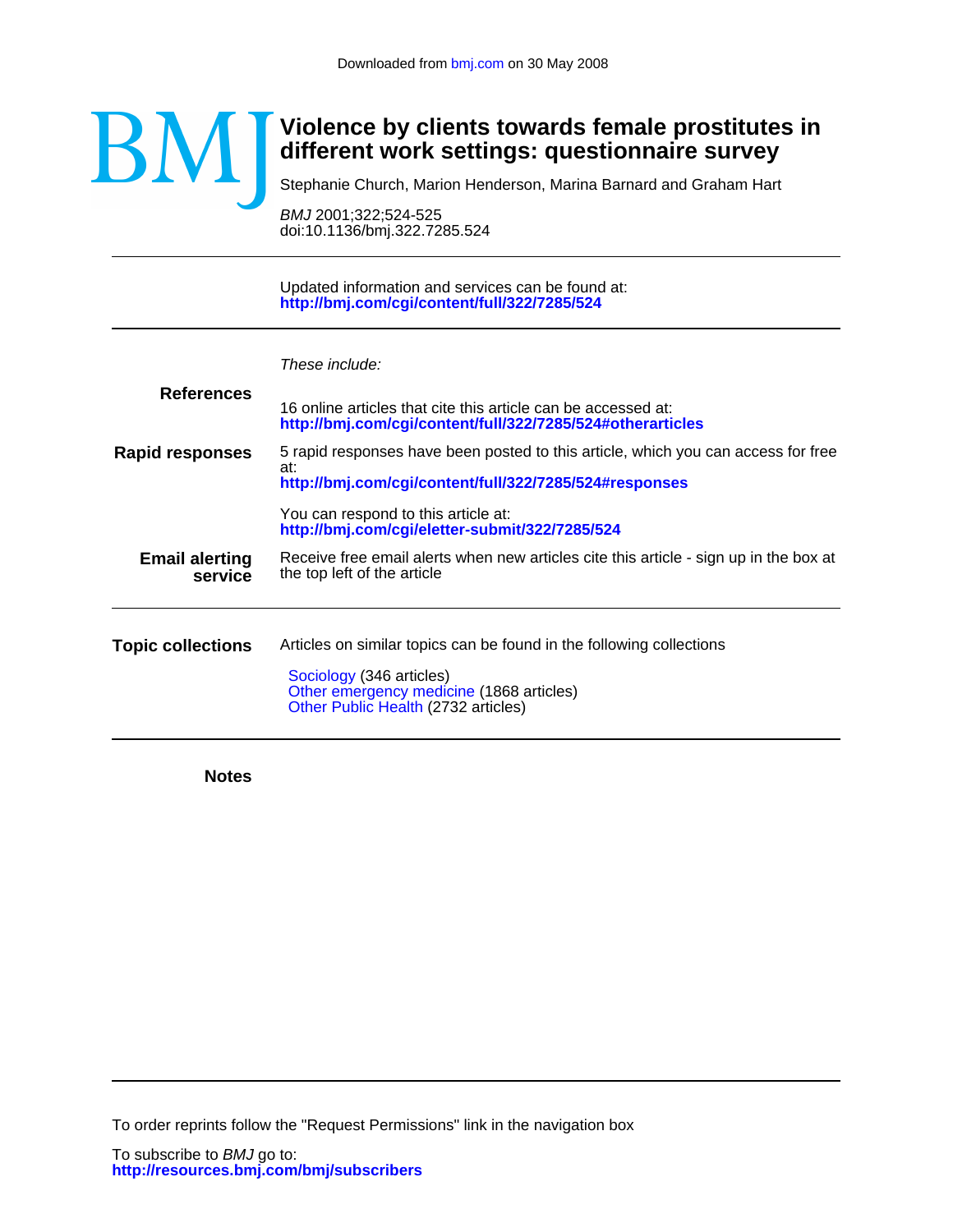

NSAID= non-steroidal anti-inflammatory drug

Odds ratios for various aspects of menorrhagia management both before and after educational intervention. Bars represent 95% confidence intervals

tranexamic acid (3.36; 2.21 to 4.96), and a reduction in norethisterone treatment (0.67; 0.46 to 0.95) for cases of menorrhagia. Non-steroidal anti-inflammatory drugs were prescribed slightly less commonly in groups receiving intervention (0.61; 0.38 to 0.90). The odds of hysterectomy in the education group were increased by 2.33 (0.94 to 4.87). There were no demographic differences between practices.

### **Comment**

The data show a positive change in behaviour among doctors as a result of education. The results also validate previously reported randomised controlled

trial data.3 There were no before and after differences in control practices, indicating that external confounders had no effect. The trend towards an increased chance of hysterectomy in intervention groups may be because they had already received appropriate first line treatment. These women may proceed to more appropriate surgery as a result of this intervention.

We thank all general practitioners who participated in the study and the regional postgraduate education office, Anglia and Oxford Health Authority, Fulbourn, Cambridge, without whose assistance it would not have been possible to complete the study.

Contributors: GRKF helped with audit design and implementation, audit management, data collation and analysis, and paper preparation and approval. AP helped with audit design and paper preparation and approval. He is also the guarantor. TG was involved in implementation of the audit, management, data collation and approval. RMN was involved in data collation and analysis and paper preparation and approval. SWD was involved in audit analysis and paper preparation and approval. NED was involved in paper preparation and approval. SKS was involved in paper preparation and approval.

Funding: The project was funded by the NHS Research and Development Health Technology Assessment programme.

Competing interests: None declared.

- 1 Vessey M, Villard-MacKintosh L, McPherson K, Coulter A, Yeates D. The epidemiology of hysterectomy: findings of a large cohort study. *Br J Obstet Gynaecol* 1992;99:402-7.
- 2 Coulter A, Bradlow J, Agass M, Martin-Bates C, Tulloch A. Outcomes of referrals to gynaecology outpatient clinics for menstrual problems: an audit of general practice records. *Br J Obstet Gynaecol* 1991;98:789-96.
- 3 Fender G, Prentice A, Gorst T, Nixon RM, Duffy SW, Day NE, et al. Randomised controlled trial of educational package on management of menorrhagia in primary care: the Anglia menorrhagia education study. *BMJ* 1999;318:1246-50.
- 4 *Effective Health Care:The management of menorrhagia*. York: NHS Centre for Reviews and Dissemination, University of York, 1995 (No. 1).
- 5 Nixon R, Duffy S, Fender GRK, Prevost T, Day N. Randomisation at the level of practice surgery: use of pre-intervention data and random effects models. *Statistics in Med* (in press).

*(Accepted 15 August 2000)*

## **Violence by clients towards female prostitutes in different work settings: questionnaire survey**

Stephanie Church, Marion Henderson, Marina Barnard, Graham Hart

Centre for Drug Misuse Research, Glasgow University, Glasgow G12 8SQ Stephanie Church *research fellow* Marina Barnard *senior research fellow*

Medical Research Council Social and Public Health Science Unit, University of Glasgow, Glasgow G12 8RZ Marion Henderson *senior researcher* Graham Hart

Correspondence to: S Church Stephanie@msoc. mrc.gla.ac.uk

*associate director*

*BMJ* 2001;322:524–5

Violence by clients towards prostitutes has seldom been the focus of public and academic interest, yet it is a major health issue.<sup>12</sup> Concern has mostly focused on the potential of prostitutes to transmit sexual infections, notably HIV, to their clients and subsequently partners.<sup>3</sup> Features of female prostitution that have a direct impact on the health of prostitutes but not the health of others have therefore tended to be overlooked. The scant research that is available on violence by clients shows that prostitutes who work outdoors in particular routinely confront clients who are verbally, sexually, and physically violent towards them.4 5 We report on the prevalence of violence by clients against female prostitutes working either outdoors or indoors in three major British cities.

### **Methods and results**

During 1999 three female researchers (SC, MB, and Catherine Benso) contacted 240 female prostitutes; 115 worked outdoors (40 in Leeds, 75 in Glasgow)

and 125 worked indoors in saunas or flats (50 in Leeds, 75 in Edinburgh). We designed a structured questionnaire using previously validated measures to record personal characteristics, working patterns, drug and alcohol use (in the past six months), type and frequency of violence by clients (ever or in the past six months), and levels of attack reported to police. We contacted 156 (65%) prostitutes in their place of work and 84 (35%) through drop-in centres. We used SPSS to test for significance, and multivariate binary logistic regression analysis to identify variables most strongly associated with violence experienced ever or in the past six months.

The table shows that prostitutes working outdoors were younger, involved in prostitution at an earlier age, reported more illegal drug use, and experienced significantly more violence from their clients than those working indoors (81% (93 of 115) *v* 48% (60 of 125),  $\chi^2 = 29.2$ , df = 1, P < 0.0001). Prostitutes working outdoors most frequently reported being slapped, punched, or kicked, whereas prostitutes working